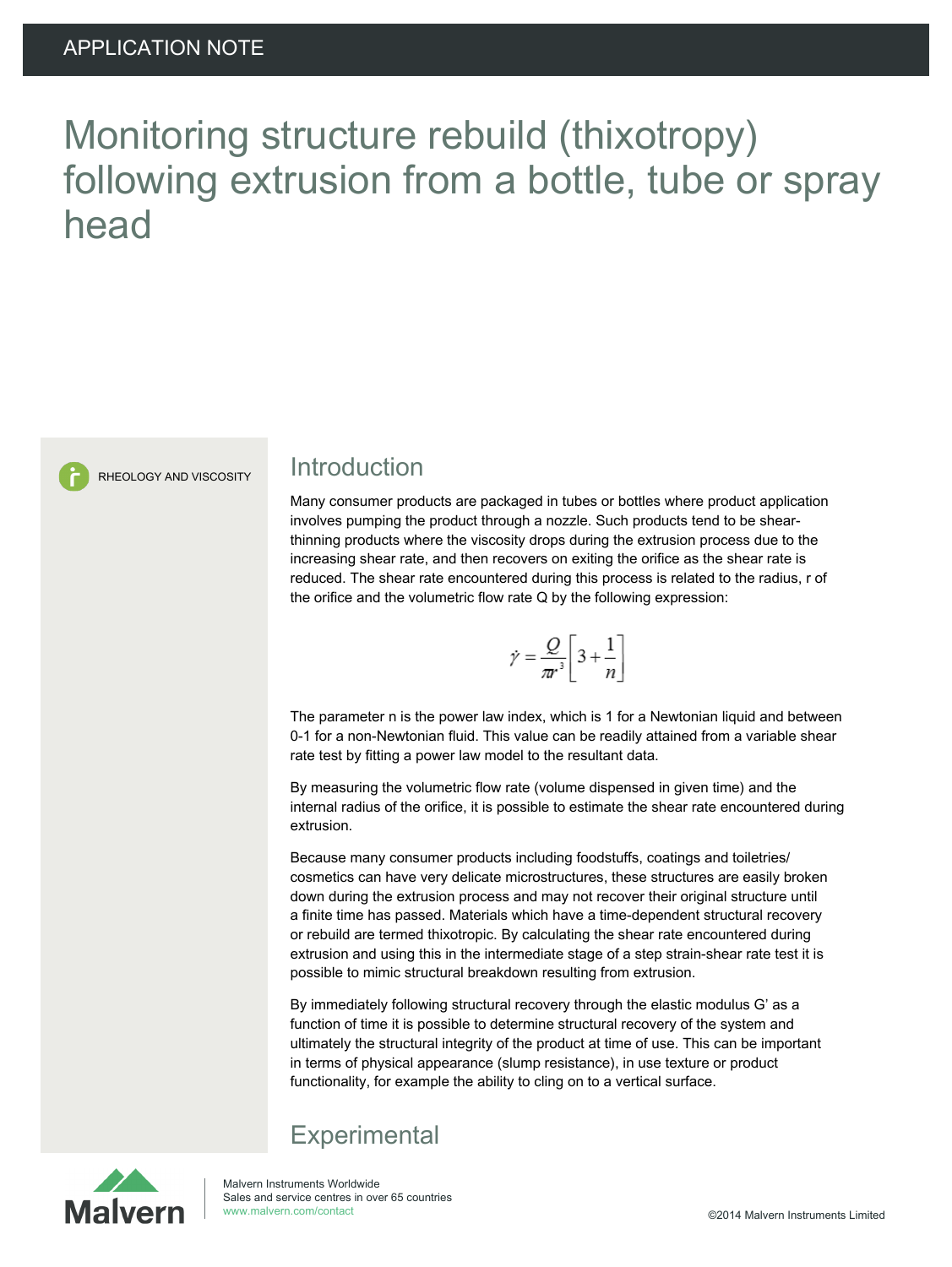- The structural recovery properties of toothpaste and a hair gel were evaluated under shear rate conditions associated with product extrusion during use
- Rotational rheometer measurements were made using a Kinexus rotational rheometer with a Peltier plate cartridge and a roughened parallel plate measuring system $^{\mathsf{1}},$  and using standard pre-configured sequences in the rSpace software.
- A standard loading sequence was used to ensure that both samples were subject to a consistent and controllable loading protocol.
- All rheology measurements were performed at 25°C.
- The relevant extrusion shear rates were automatically calculated as part of the test sequence using inputted values of extruded volume, extrusion time and aperture radius. The test was programmed to use this calculated value as the intermediate shear rate in a step shear rate test with step 1 and step 2 employing a constant strain value within the samples LVER at a frequency of 1Hz.
- The time to recover 90% of the products original elasticity (G') was automatically determined and reported at the end of the test.

#### Results and Discussion

The automatic calculator evaluated the shear rate in the extrusion process to be  $86s<sup>-1</sup>$  for the toothpaste and  $240s<sup>-1</sup>$  for the hair gel. These values were used in the intermediate shear rate stage of the test.

Figure 1 shows the results for the toothpaste. Clearly this is a highly thixotropic material as observed from the recovery curve which shows it does not fully recover its structure in the timescale of the test, reaching only 50% of its original value of G' after approximately 500 seconds.



Figure 1 – Step strain/shear rate curves for a toothpaste (Elastic Modulus G' in red; Viscous Modulus G'' in blue; phase angle δ in green)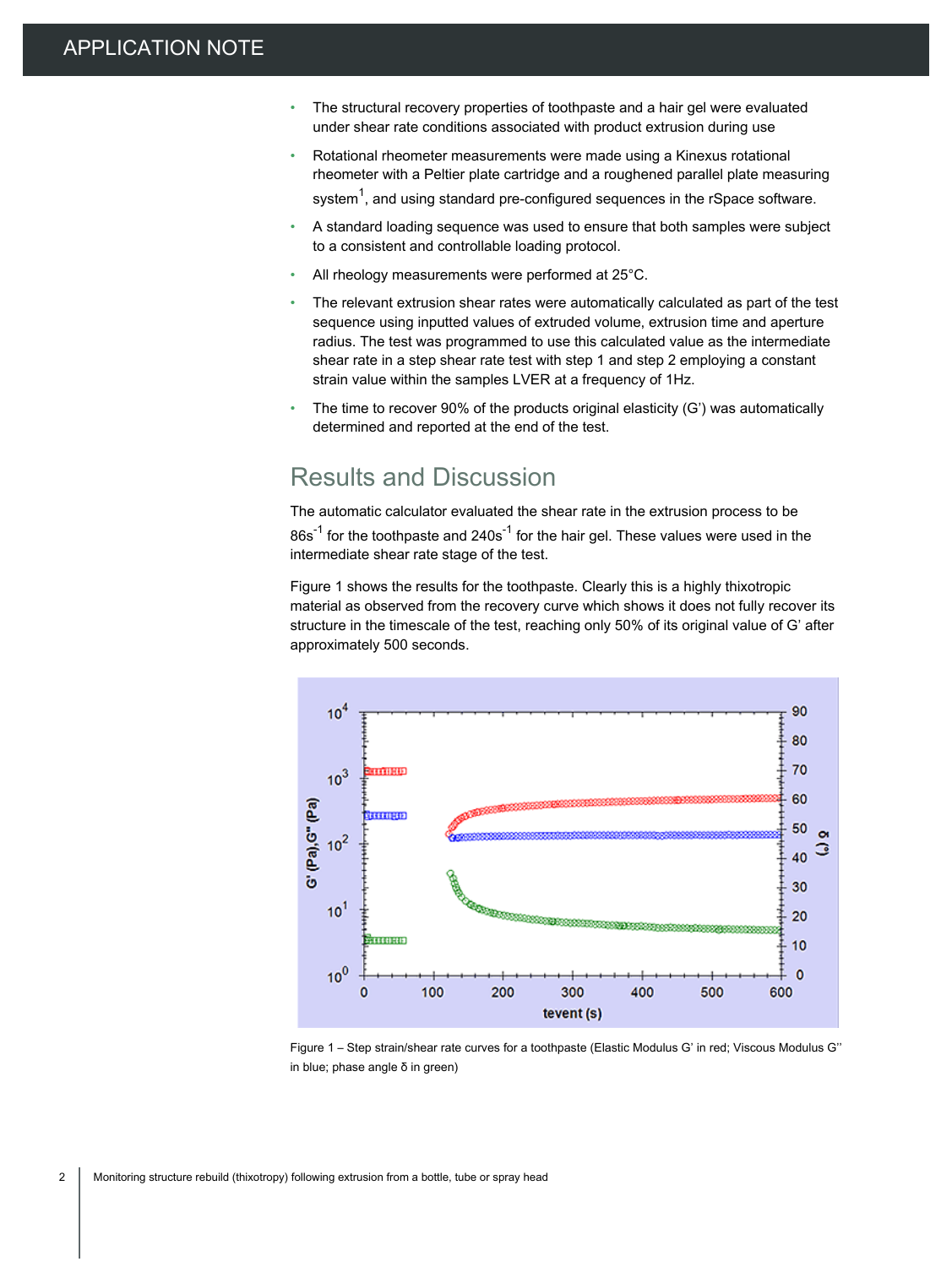

Figure 2 – Step strain/shear rate curves for a hair gel (Elastic Modulus G' in red; Viscous Modulus G'' in blue; phase angle δ in green)

Conversely, the hair gel recovers its structure almost instantaneously with 90% of recovery occurring in the first 5 seconds and completes recovery within 20 seconds. This is important for this product as it needs to provide instantaneous hold to the hair before the resin can form an elastic film for longer-term hold.

Note both materials appear to show yield stress behavior at the frequency measured since G' exceeds G" indicating an interconnected or solid-dominant microstructure.

#### Conclusion

A three-step strain/shear rate test was performed on a toothpaste and hair gel to evaluate the rate and extent of elasticity recovery following extrusion from a tube. The toothpaste was shown to be highly thixotropic taking 500 seconds to recover 50% of its original elasticity while the hair gel recovered almost immediately.

#### **Notes**

1. Note that testing is recommended to be undertaken with cone and plate or parallel plate geometry – with the latter being preferred for dispersions and emulsions with large particle sizes. Such material types may also require the use of serrated or roughened geometries to avoid artefacts relating to slippage at the geometry surface.